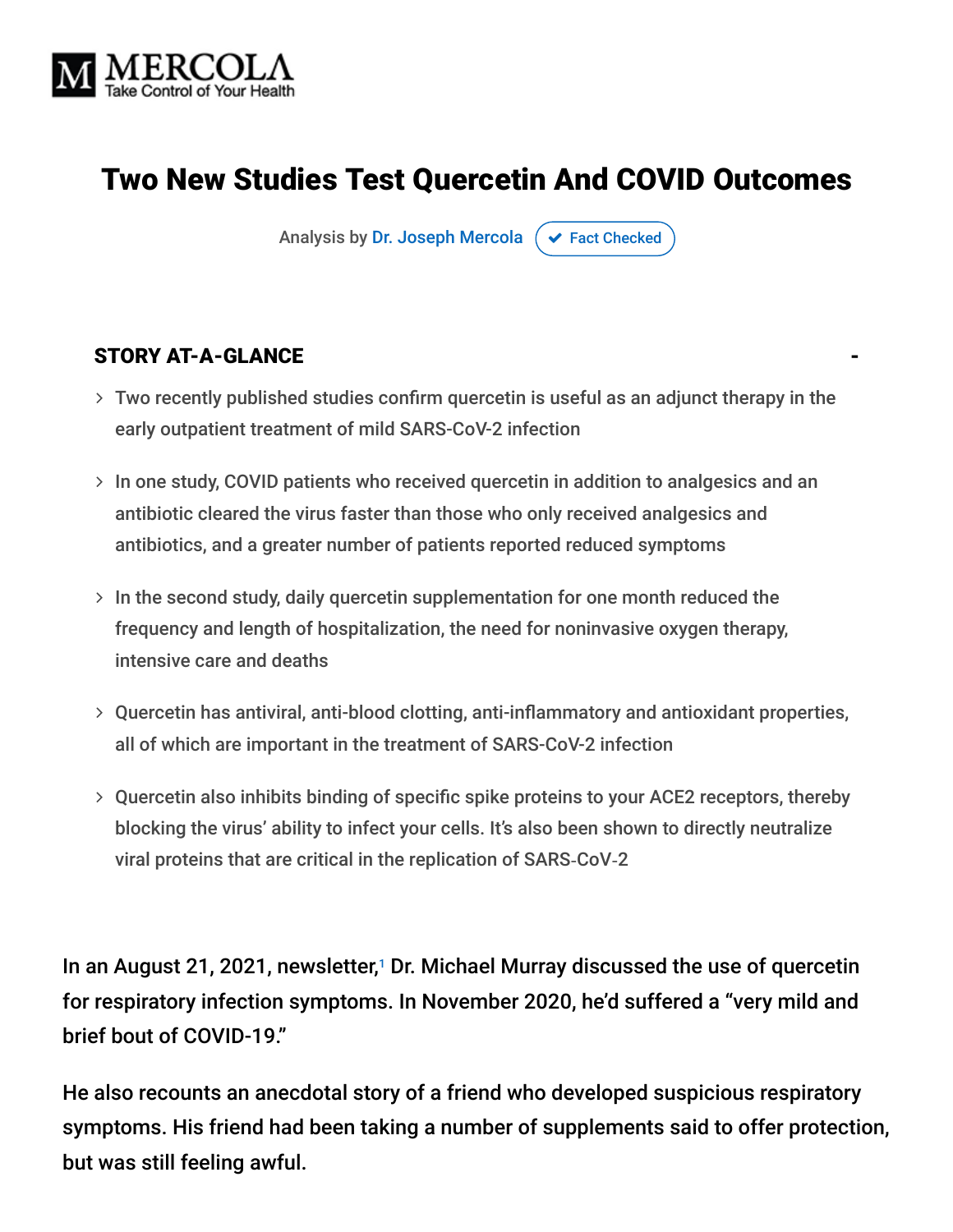As it turns out, the one thing he'd not taken was quercetin, and as soon as he did, that same day, his symptoms started to dissipate. This experience, Murray says, "is consistent with the results from two clinical trials" that were recently published.

Quercetin seems to be a safe, far less expensive, and easier-to-obtain and it works by a similar mechanism, driving zinc into the cells to stop viral replication.

## Statistical Improvement in Clinical Outcomes

In the first study,<sup>2</sup> 42 COVID-19 outpatients were divided into two groups. One group of 21 patients received standard medical therapy consisting of analgesics and an antibiotic (acetaminophen 500-milligram (mg) to 1,000-mg dose if body temperature was higher than 37.5 degrees  $C - 99.5 F -$  with a maximum daily dosage of 3 grams, and 500 mg azithromycin for three consecutive days).

The other group of 21 patients received standard therapy plus the equivalent of 600 mg of quercetin per day (divided into three doses) for seven days, followed by another seven-day course of 400 mg of quercetin per day (divided into two doses).

The quercetin was used with sunflower lecithin, which has been demonstrated to increase absorption in the gut by as much as 20 times, compared to pure quercetin formulations.

The main outcomes being evaluated were virus clearance and symptoms. After one week of treatment, 16 of the 21 patients in the quercetin group tested negative for SARS-CoV-2 and 12 reported that all symptoms had diminished.

In the standard care group, only two tested negative and four had partially improved symptoms. By the end of Week 2, the five remaining patients in the quercetin group tested negative. In the standard care group, 17 of the 19 remaining patients tested negative and one had died.

"These results are impressive and hopefully additional studies will be conducted on hospitalized patients to see how quercetin might be helpful in more severe cases,"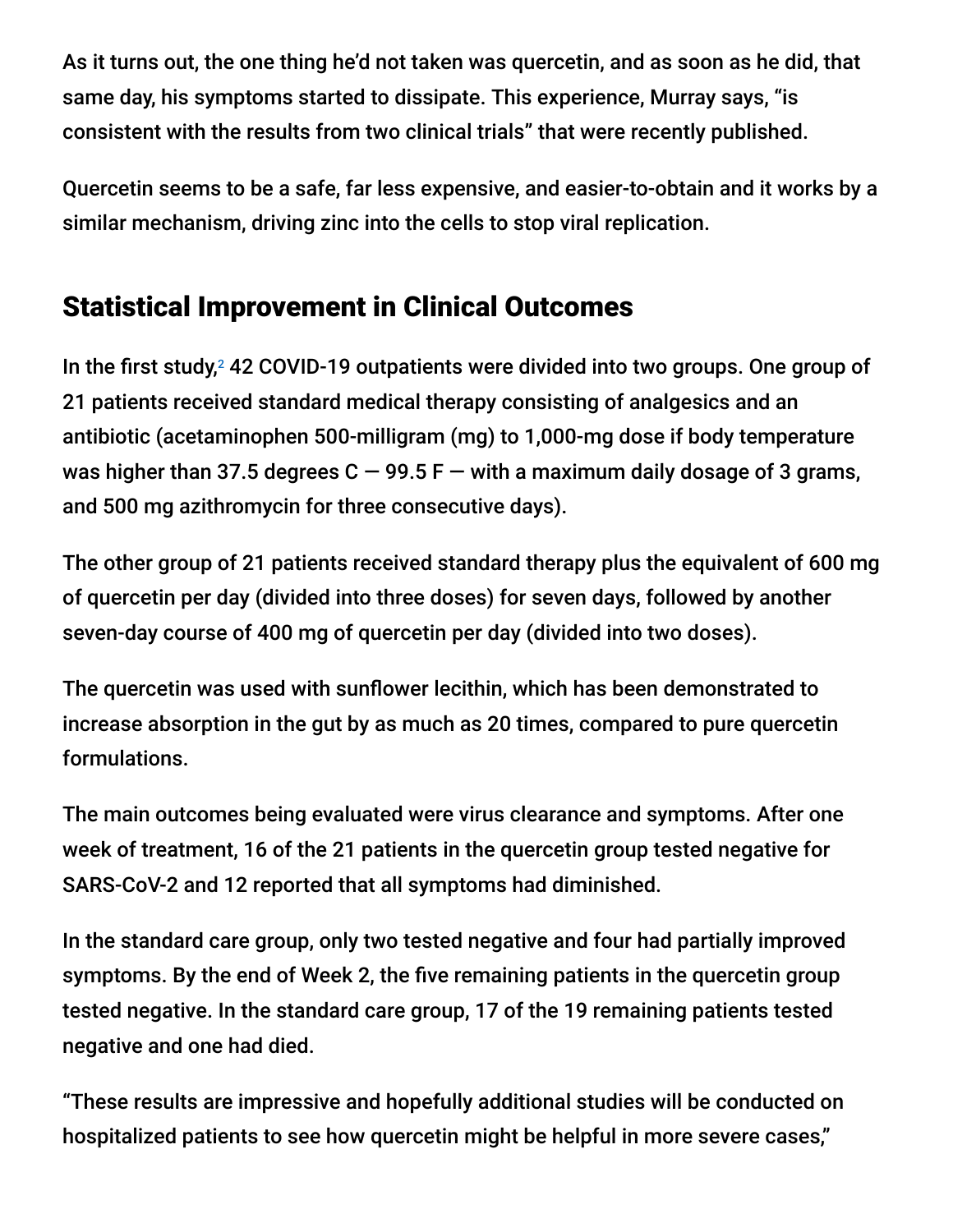Murray wrote in his newsletter.

#### Can Quercetin Reduce Hospitalizations and Deaths?

The second study<sup>3</sup>  $-$  a prospective, randomized, controlled and open-label trial  $-$  gave 152 COVID-19 outpatients a daily dose of 1,000 mg of quercetin for 30 days to evaluate its adjuvant effects in the treatment of early symptoms and the prevention of severe infection. According to the authors:

*"The results revealed a reduction in frequency and length of hospitalization, in need of non-invasive oxygen therapy, in progression to intensive care units and in number of deaths. The results also confirmed the very high safety profile of quercetin and suggested possible anti-fatigue and pro-appetite properties.*

*QP (Quercetin Phytosome®) is a safe agent and in combination with standard care, when used in early stage of viral infection, could aid in improving the early symptoms and help in preventing the severity of COVID-19 disease. It is suggested that a double-blind, placebo-controlled study should be urgently carried out to confirm the results of our study."*

#### Mechanisms of Action

As noted in the first study $^4$  above, quercetin was chosen based on the fact that it has antiviral, anti-blood clotting, anti-inflammatory and antioxidant properties, all of which are important in the treatment of SARS-CoV-2 infection. In the second study, more detailed mechanisms of action are reviewed. According to the authors: 5

*"SARS-CoV-2 proteases, like 3-chymotrypsin-like protease (3CLpro), papain-like pro-tease (PLpro), RNA-dependent RNA polymerase, spike (S)protein and human angiotensin-converting enzyme 2 (hACE2) are considered possible targets for developing effective anti-COVID-19 drugs.*

*Recently, molecular docking studies have suggested the possible binding interaction of quercetin with the 3CLpro, PLpro, and S-hACE2 complex. Some*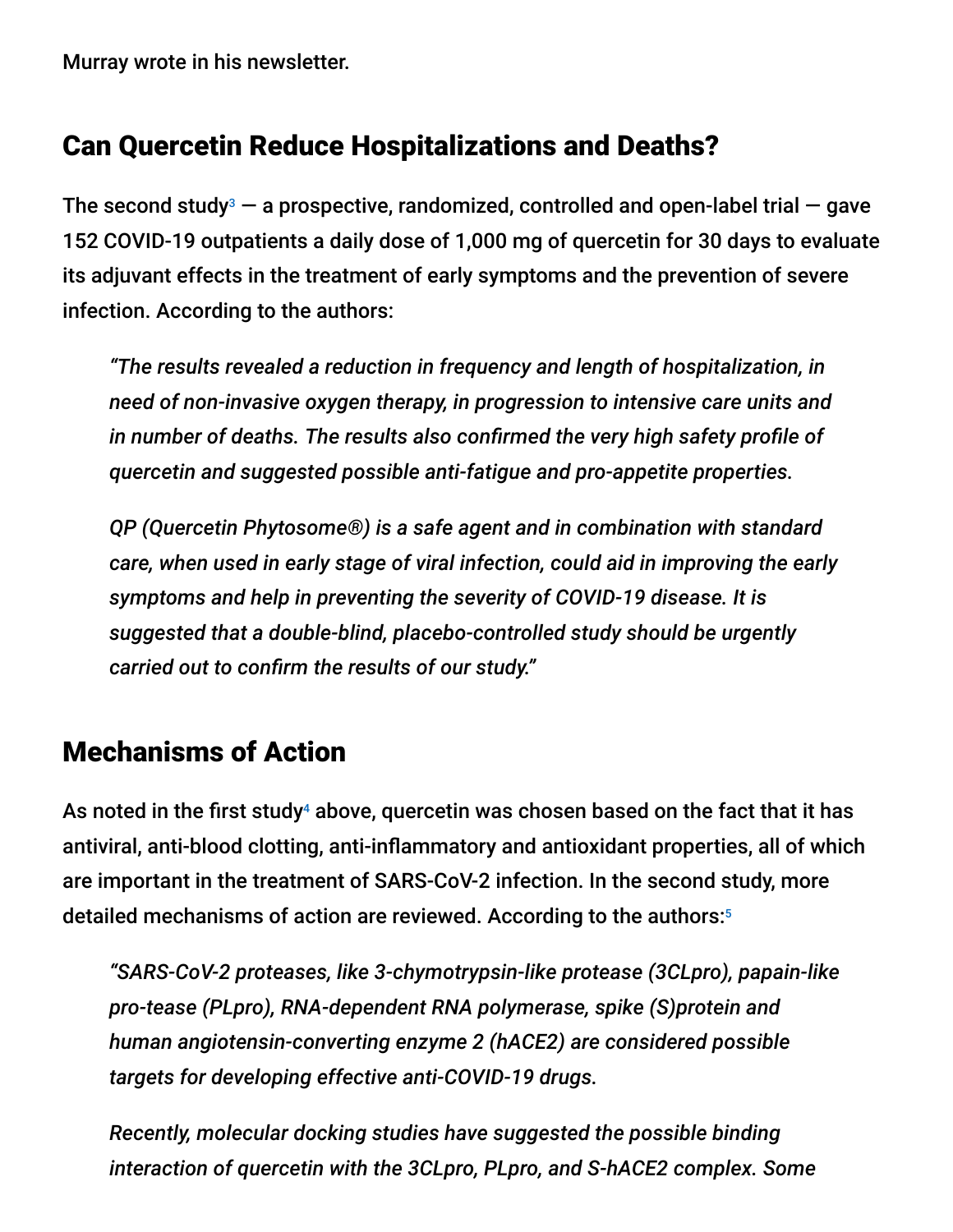*recent results, obtained by biophysical techniques, appear to support the results of the molecular docking studies.*

*Quercetin, a flavonol not naturally present in the human body, is the most abundant polyphenol in fruits and vegetable and is widely used as a dietary supplement to boost the immune system and promote a healthy lifestyle.*

*Quercetin is characterized by three crucial properties: antioxidant, antiinflammatory and immunomodulatory. The combination of these actions allows quercetin to be a potential candidate to support all unhealthy conditions where oxidative stress, inflammation and immunity are involved."*

Initially, quercetin gained attention because it's a zinc ionophore, meaning it shuttles  $zinc$  – which has well-known antiviral effects – into your cells just like the drug hydroxychloroquine.

**<sup>66</sup>** In particular, quercetin exerts significant **inhibition** on the binding of specific spike pro **inhibition on the binding of specific spike proteins to ACE-2 receptors, thereby blocking the ability of the virus to infect human cells. Quercetin has also been shown to directly neutralize viral proteins the are critical in the replication of SARS-CoV-2. ~ Dr. Michael Murray"**

Some proposed the primary reason hydroxychloroquine and quercetin worked was because of this feature. Of course, you also had to take zinc along with either of them. To effectively act as a zinc ionophore, the quercetin also needs vitamin C.

Since then, other studies, including the two reviewed here, have shown quercetin has other actions that makes it useful against SARS-CoV-2 as well. As reported by Murray in his newsletter: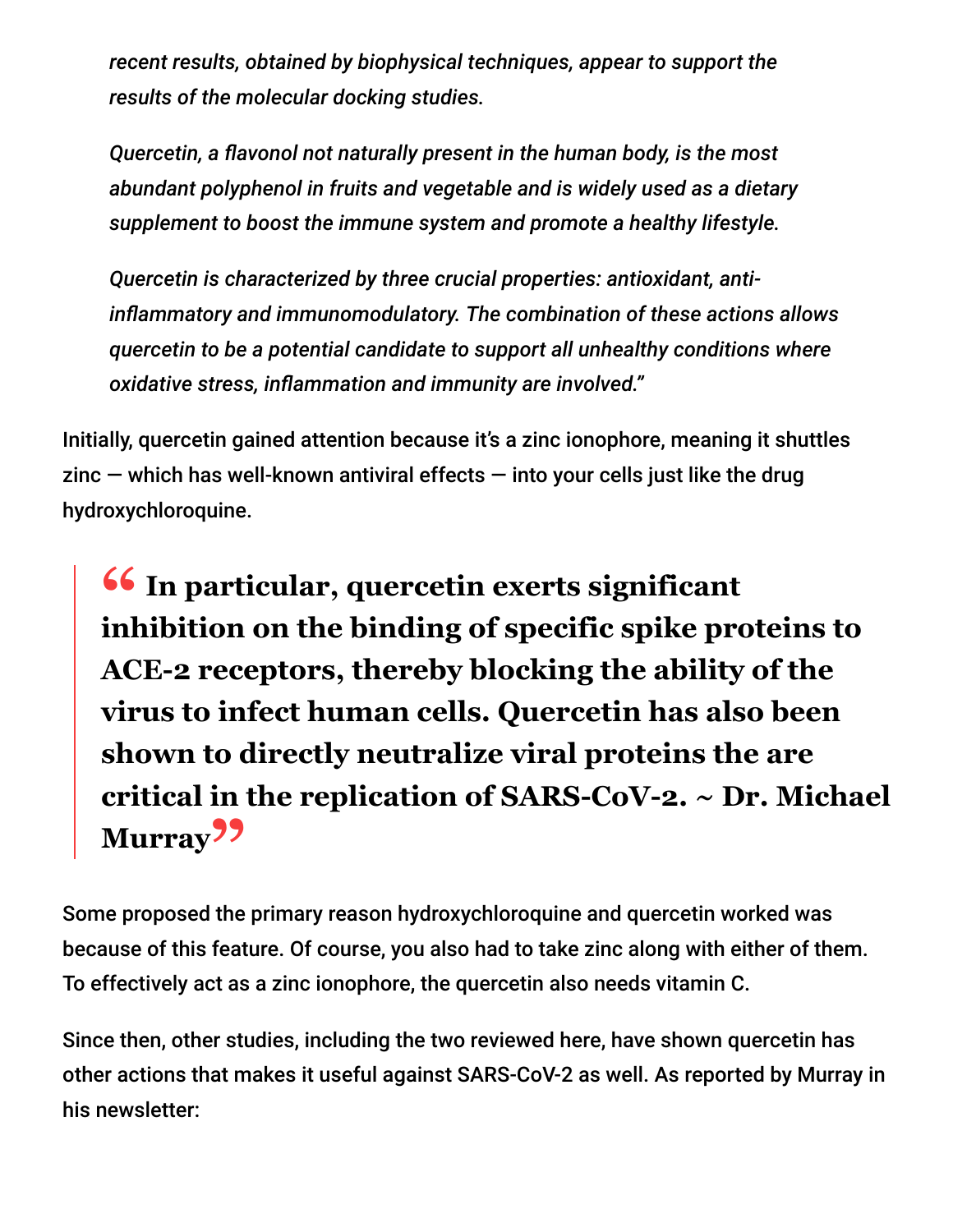*"In particular, quercetin exerts significant inhibition on the binding of specific spike proteins to ACE-2 receptors, thereby blocking the ability of the virus to infect human cells. Quercetin has also been shown to directly neutralize viral proteins the are critical in the replication of SARS-CoV-2."*

In some studies, quercetin has also been shown to inhibit the release of inflammatory cytokines, which could help alleviate infection-related symptoms and suppress excessive inflammatory responses from occurring. Its antioxidant effects may also help prevent tissue damage caused by scavenging free radicals, thereby aiding in the recovery process of viral infections. 6

## Quercetin's Antiviral Properties

Quercetin's antiviral properties have been attributed to three main mechanisms of action:

- 1. Inhibiting the virus' ability to infect cells
- 2. Inhibiting replication of already infected cells
- 3. Reducing infected cells' resistance to treatment with antiviral medication

For example, research<sup>7</sup> funded by the U.S. Defense Advanced Research Projects Agency (DARPA), published in 2008, found it lowers your risk of viral illness such as influenza and boosts mental performance following extreme physical stress, which might otherwise undermine your immune function and render you more susceptible to infections.

Here, cyclists who received a daily dose of 1,000 mg of quercetin in combination with vitamin C (which enhances plasma quercetin levels8,9) and niacin (to improve absorption) for five weeks were significantly less likely to contract a viral illness after bicycling three hours a day for three consecutive days, compared to untreated controls. While 45% of the placebo group got sick, only 5% of the treatment group did.

# Quercetin Works Against Many Common Viruses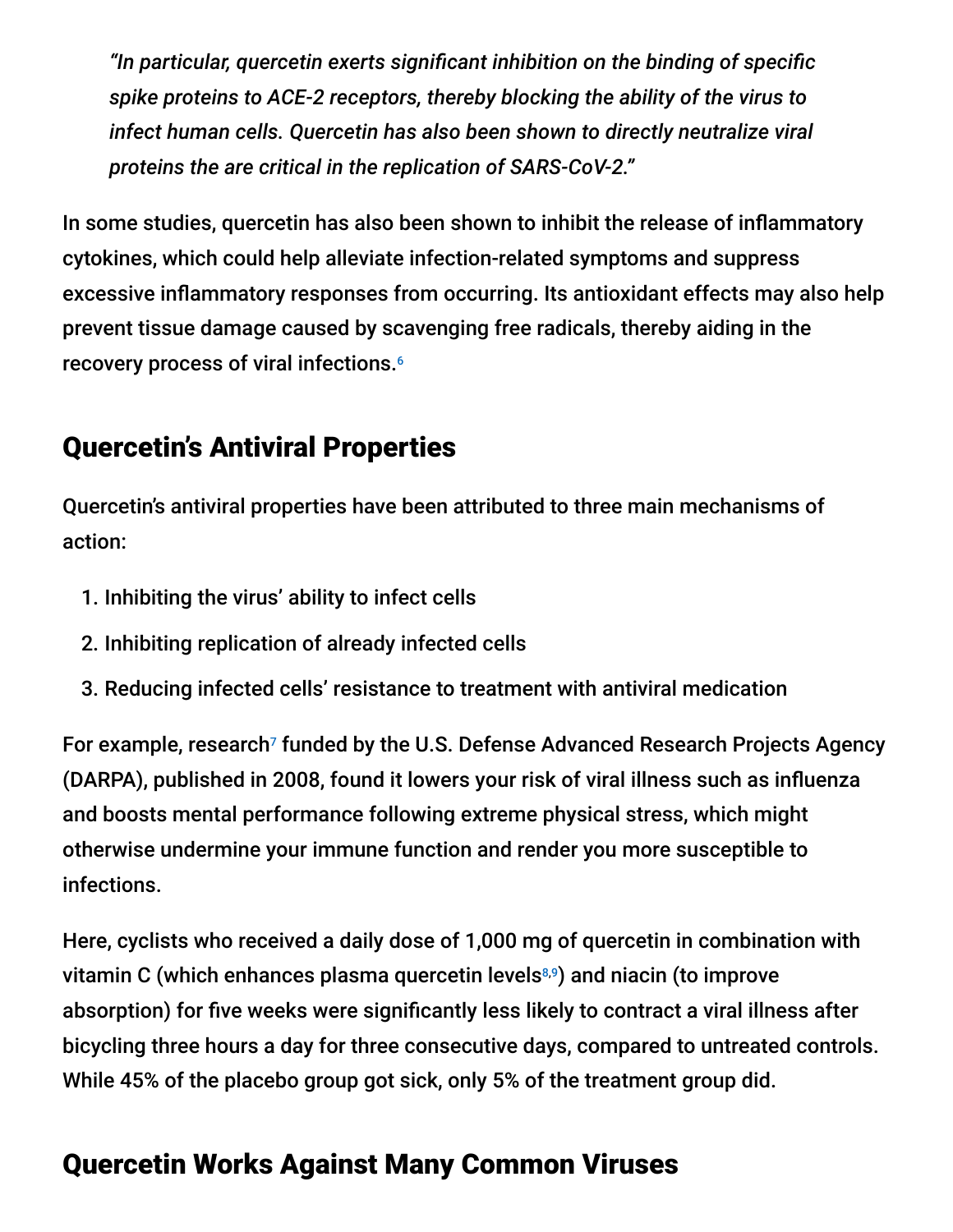Before the COVID-19 pandemic struck, several studies had highlighted quercetin's ability to prevent and treat the common cold and seasonal influenza.<sup>10,11,12,13,14,15,16,17,18</sup> By attenuating oxidative damage, it also lowers your risk of secondary bacterial infections, $19$  which is actually the primary cause of influenza-related deaths.

Importantly, quercetin increases mitochondrial biogenesis in skeletal muscle, which suggests part of its antiviral effects are due to enhanced mitochondrial antiviral signaling.<sup>20</sup> Quercetin also works against other viruses, as demonstrated in the following studies:

- A 1985 study found quercetin inhibits infectivity and replication of herpes simplex virus type 1, polio-virus type 1, parainfluenza virus type 3 and respiratory syncytial virus (RSV). 21
- A 2016 animal study<sup>22</sup> found quercetin inhibited mouse dengue virus and hepatitis virus.
- Other studies have confirmed quercetin's power to inhibit both hepatitis B<sup>23</sup> and C<sup>24</sup> infection.
- A March 2020 study<sup>25</sup> found quercetin provides "comprehensive protection" against Streptococcus pneumoniae infection, both in vitro and in vivo, primarily by neutralizing pneumolysin (PLY), $^{26}$  one of the toxins released from pneumococci that encourages S. pneumoniae infection to blossom in the first place.

Streptococcus pneumoniae is responsible not only for pneumonia, but can also be involved in some ear and sinus infections, meningitis and certain blood infections. 27 As reported by the authors of this study: $^{28}$ 

*"The results indicated that quercetin significantly reduced PLY-induced hemolytic activity and cytotoxicity via repressing the formation of oligomers.*

*In addition, treatment with quercetin can reduce PLY-mediated cell injury, improve the survival rate of mice infected with a lethal dose of S.*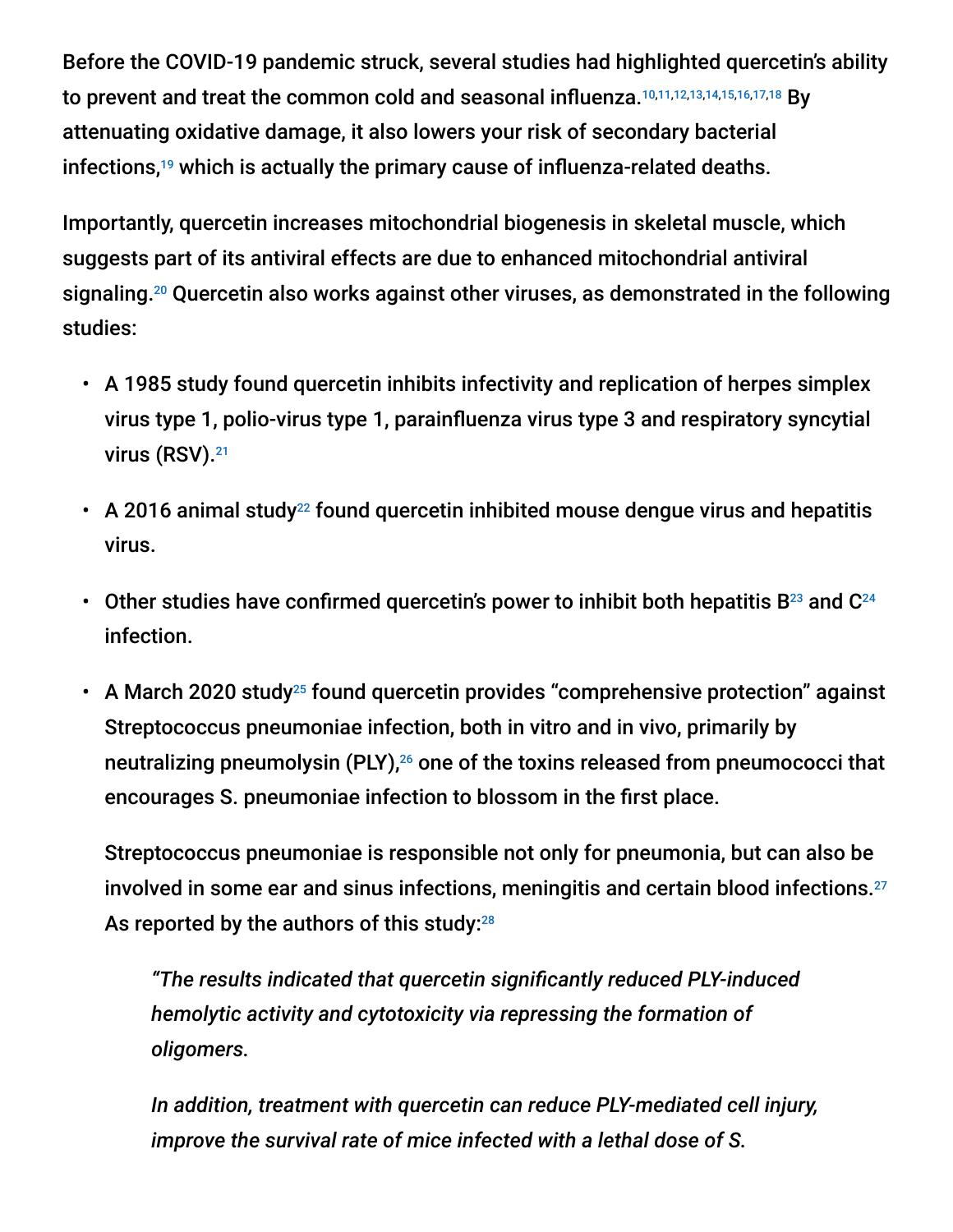*pneumoniae, alleviate the pathological damage of lung tissue and inhibit the release of cytokines (IL-1β and TNF-α) in bronchoalveolar lavage fluid.*

*Considering the importance of these events in antimicrobial resistant S. pneumoniae pathogenesis, our results indicated that quercetin may be a novel potential drug candidate for the treatment of clinical pneumococcal infections."*

## How Quercetin Combats Inflammation and Boosts Immunity

Aside from its antiviral activity, quercetin is also known for boosting immunity and combating inflammation. As noted in a 2016 study $^{29}$  in the journal Nutrients, mechanisms of action include (but is not limited to) the inhibition of: $30$ 

- Lipopolysaccharide (LPS)-induced tumor necrosis factor  $\alpha$  (TNF- $\alpha$ ) production in macrophages. TNF- $\alpha$  is a cytokine involved in systemic inflammation, secreted by activated macrophages, a type of immune cell that digests foreign substances, microbes and other harmful or damaged components
- **•** LPS-induced mRNA levels of TNF- $\alpha$  and interleukin (IL)-1 $\alpha$  in glial cells, which results in "diminished apoptotic neuronal cell death"
- The production of inflammation-producing enzymes
- Calcium influx into the cell, which in turn inhibits pro-inflammatory cytokine release, as well as histamine and serotonin release from intestinal mast cells 31

According to this paper, quercetin also stabilizes mast cells, has cytoprotective activity in the gastrointestinal tract, and "a direct regulatory effect on basic functional properties of immune cells," which allows it to inhibit "a huge panoply of molecular targets in the micromolar concentration range, either by down-regulating or suppressing many inflammatory pathways and functions." 32

# **Bioavailability**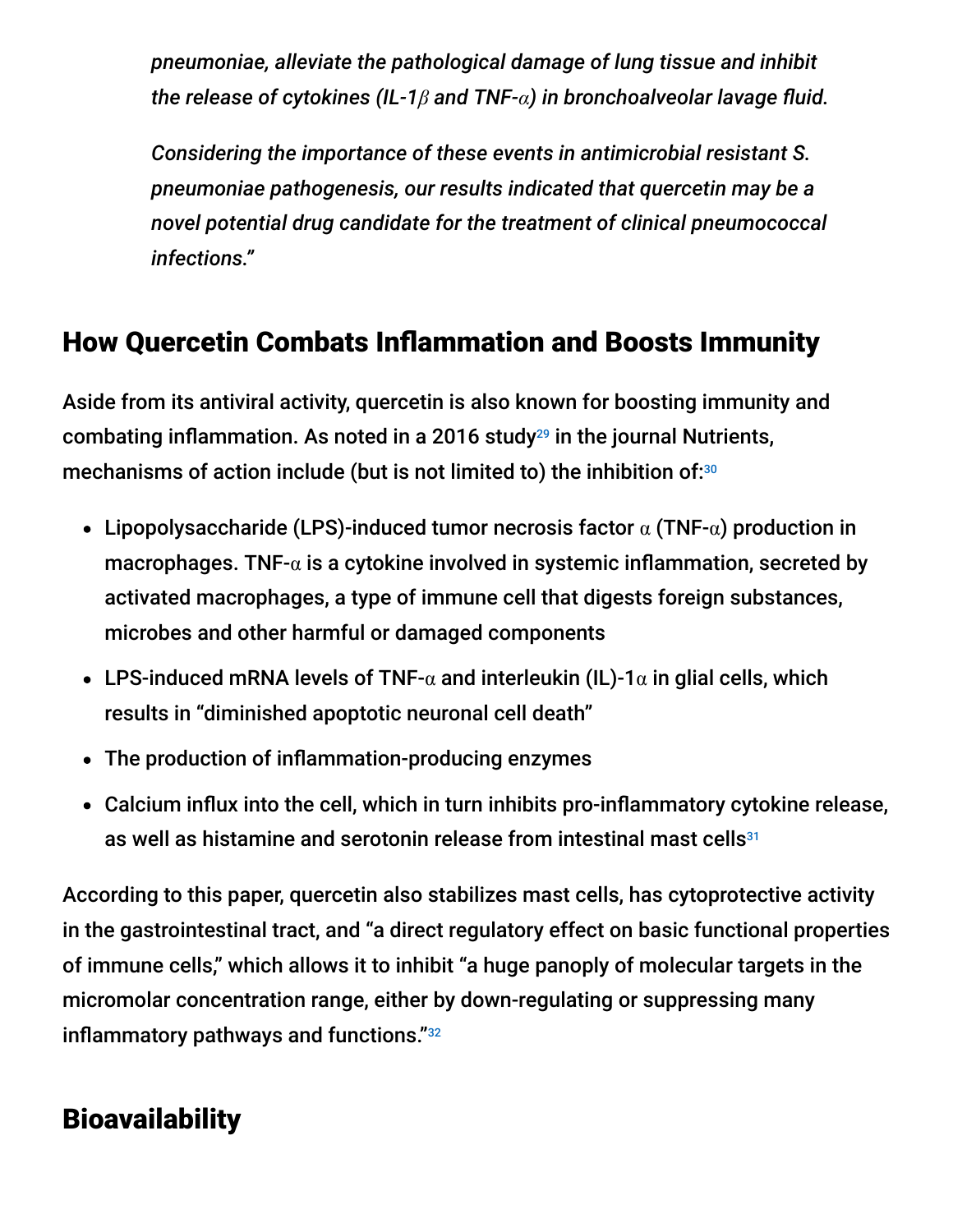While quercetin does have potent antiviral effects, in order for it to work effectively you need sufficiently high dosages to raise the level of quercetin in your body's tissues. The relatively low absorption rate of quercetin is why a sunflower lecithin formulation was used.

Research<sup>33</sup> published in the July-December 2021 issue of the Journal of Natural Health Products Research, found a quercertin matrix has the same total absorption rate as quercetin phytosome  $-$  and higher peak blood levels.

*"Since both of these forms of quercetin produce similar blood levels, they should produce the same effects at equal dosages based upon quercetin content,"* Murray wrote in his newsletter, adding:

*"My dosage recommendation as part of a nutritional supplement program to support immune function is 250 mg twice daily.*

*And in patients with active Infection, my recommendation is … six capsules twice a day providing a total of 3,000 mg of quercetin. This high dosage should be taken for at least 10 days and then reduced to a maintenance dosage of 250 mg twice daily …*

*[This] high dosage may not be necessary. But my dosage calculations are based upon likely tissue concentrations needed to exert the strongest antiviral effects. And given the safety of quercetin, there is no harm at this level."*

## Protocol Using Quercetin

One doctor who early brought quercetin into the limelight was Dr. Vladimir Zelenko. As hydroxychloroquine became difficult to obtain, Zelenko switched to recommending quercetin instead, as it's readily available as an over-the-counter supplement. For a downloadable "cheat sheet" of Zelenko's protocol for COVID-19, visit **[VladimirZelenkoMD.com](https://vladimirzelenkomd.com/)**.

# Other Health Benefits of Quercetin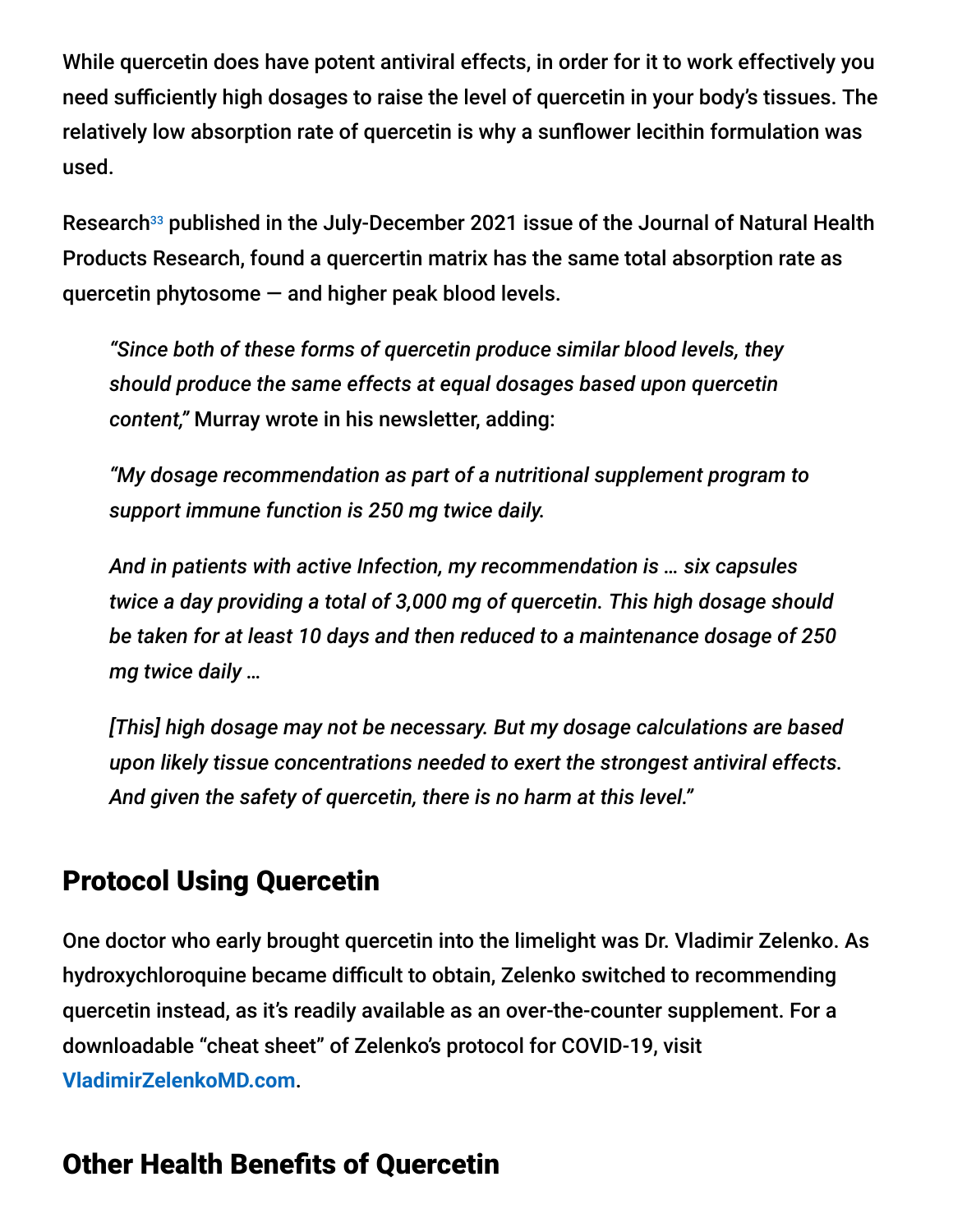There are also other lesser known benefits and uses for quercetin, including the prevention and/or treatment of: 34

High blood pressure<sup>35,36</sup>

Cardiovascular disease 37

Obesity<sup>38</sup> and metabolic syndrome<sup>39</sup> (a cluster of conditions including high blood pressure, high blood sugar, high triglyceride levels and fat accumulation around the waist that raise your risk for Type 2 diabetes, heart disease and stroke)

Certain kinds of cancer, in particular leukemia, and to a lesser degree breast cancer 40

Nonalcoholic fatty liver disease (NAFLD) 41

Gout 42

Arthritis 43

Mood disorders 44

Aluminum-induced neurodegenerative changes, such as those seen in Alzheimer's, Parkinson's and amyotrophic lateral sclerosis (ALS). 45

Longevity, thanks to its senolytic benefits (clearing out damaged and worn-out cells) 46,47

Research has also highlighted quercetin's epigenetic influence and ability to: 48

- Interact with cell-signaling pathways
- Modulate gene expression
- Influence the activity of transcription factors
- Modulate microRNAs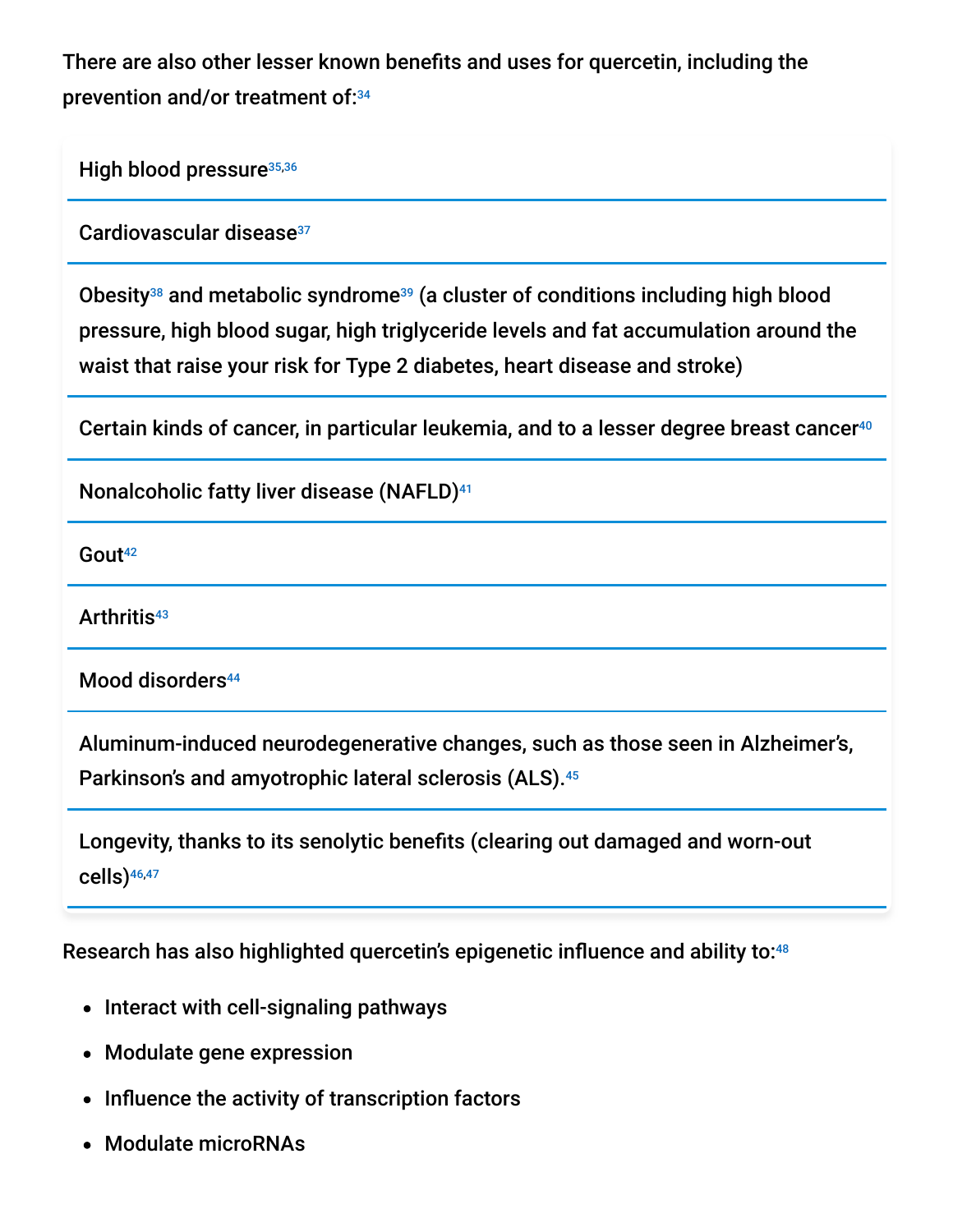MicroRNAs used to be considered "junk" DNA. But far from being useless, research has revealed so-called "junk" DNA is actually microRNA and plays a crucial role in regulating genes that make the proteins that build your body.

The microRNA function as "on/off" switches for the genes. Depending on the microRNA input, a single gene can code for any of more than 200 protein products. Quercetin's ability to module microRNA may also help explain its cytotoxic effects, and why it appears to improve cancer survival (at least in mice).

#### **Sources and References**

- <sup>1</sup> [Drmurray.com](https://doctormurray.com/most-recent/)
- <sup>2, 4</sup> [International Journal of General Medicine June 2021; 14: 2807-2816](https://www.ncbi.nlm.nih.gov/pmc/articles/PMC8238537/)
- <sup>3</sup> [International Journal of General Medicine June 8, 2021; 14: 2359-2366](https://pubmed.ncbi.nlm.nih.gov/34135619/)
- <sup>5</sup> [International Journal of General Medicine June 8, 2021; 14: 2359-2366 \(Full\)](https://www.ncbi.nlm.nih.gov/pmc/articles/PMC8197660/)
- <sup>6</sup> [Journal of Natural Health Product Research July-December 2021; 3\(2\) Rationale for Quercetin as a Potential](https://www.dropbox.com/s/y8z5goim3eatwc8/Quercetin%20Abstract%20for%20NHPRS_JS.pdf?dl=0) Supplement to Increase Resistance to COVID
- <sup>7</sup> [American Journal of Physiology August 1, 2008](https://journals.physiology.org/doi/full/10.1152/ajpregu.90319.2008?hits=10&HITS=10&author1=McClellan%2C+JL&sortspec=relevance&searchid=1&maxtoshow=&FIRSTINDEX=0&resourcetype=HWCIT&RESULTFORMAT=)
- <sup>8</sup> [Journal of the American Dietetic Association 2011 Apr;111\(4\):542-9](https://pubmed.ncbi.nlm.nih.gov/21443986/)
- 9, 10, 19, 20 [Journal of Infectious Diseases and Preventive Medicine May 24, 2014; 2: 111](https://www.omicsonline.org/open-access/quercetin-a-promising-treatment-for-the-common-cold-2329-8731.1000111.php?aid=26296)
- <sup>11</sup> [Antiviral Research June 2012; 94\(3\): 258-271](https://www.sciencedirect.com/science/article/pii/S0166354212000630)
- <sup>12</sup> [Journal of Ancient Diseases & Preventive Remedies 2014](https://citeseerx.ist.psu.edu/viewdoc/download?doi=10.1.1.913.2817&rep=rep1&type=pdf)
- <sup>13</sup> [Viruses 2016 8\(1\), 6](https://www.mdpi.com/1999-4915/8/1/6)
- <sup>14</sup> [European Journal of Pharmaceutical Sciences June 28, 2009; 37\(3-4\): 329-333](https://www.sciencedirect.com/science/article/abs/pii/S0928098709000761)
- <sup>15</sup> [Antiviral Research 2010 Nov;88\(2\):227-35](https://www.ncbi.nlm.nih.gov/pubmed/20826184)
- <sup>16</sup> [Experimental Lung Research 2005; 31\(5\)](http://www.tandfonline.com/doi/abs/10.1080/019021490927088)
- <sup>17</sup> [Journal of Agricultural and Food Chemistry 2016; 64\(21\): 4416-4425](https://pubs.acs.org/doi/abs/10.1021/acs.jafc.6b00148?src=recsys&journalCode=jafcau)
- <sup>18</sup> [Viruses 2016 Jan; 8\(1\): 6](https://www.ncbi.nlm.nih.gov/pmc/articles/PMC4728566/)
- <sup>21</sup> [Journal of Medical Virology January 1985 DOI: 10.1002/jmv.1890150110](http://onlinelibrary.wiley.com/doi/10.1002/jmv.1890150110/abstract)  $\bullet$
- <sup>22</sup> [Asian Pacific Journal of Tropical Medicine January 2016; 9\(1\): 1-7](https://www.sciencedirect.com/science/article/pii/S1995764515002230)
- <sup>23</sup> [Virologica Sinica August 2015; 30\(4\): 261-268](https://link.springer.com/article/10.1007/s12250-015-3584-5)
- <sup>24</sup> [Hepatology 2009 Dec;50\(6\):1756-64](https://www.ncbi.nlm.nih.gov/pubmed/19839005)
- <sup>25, 28</sup> [Microbial Pathogenesis March 2020; 140: 103934](https://www.sciencedirect.com/science/article/abs/pii/S0882401019316134)  $\bullet$
- <sup>26</sup> [Clinical & Experimental Immunology November 2004; 138\(2\): 195-201](https://www.ncbi.nlm.nih.gov/pmc/articles/PMC1809205/)
- <sup>27</sup> [CDC Pneumococcal Disease](https://www.cdc.gov/pneumococcal/about/infection-types.html)  $\bullet$
- $29$  [Nutrients 2016 Mar; 8\(3\): 167, 5.2.1 Animal Models](https://www.ncbi.nlm.nih.gov/pmc/articles/PMC4808895/)
- $30, 32$  [Nutrients 2016 Mar; 8\(3\): 167, 5.1.2 Mechanism of Action](https://www.ncbi.nlm.nih.gov/pmc/articles/PMC4808895/)
- $31$  [Nutrients 2016 Mar; 8\(3\): 167, Table 1: Mast cell](https://www.ncbi.nlm.nih.gov/pmc/articles/PMC4808895/)
- <sup>33</sup> [Journal of Natural Health Product Research July-December 2021; 3\(2\)](https://jnhpresearch.com/index.php/jnhpr/article/view/17/24)
- <sup>34</sup> [Genetic Lifehacks December 17, 2019](https://www.geneticlifehacks.com/quercetin-scientific-studies/)